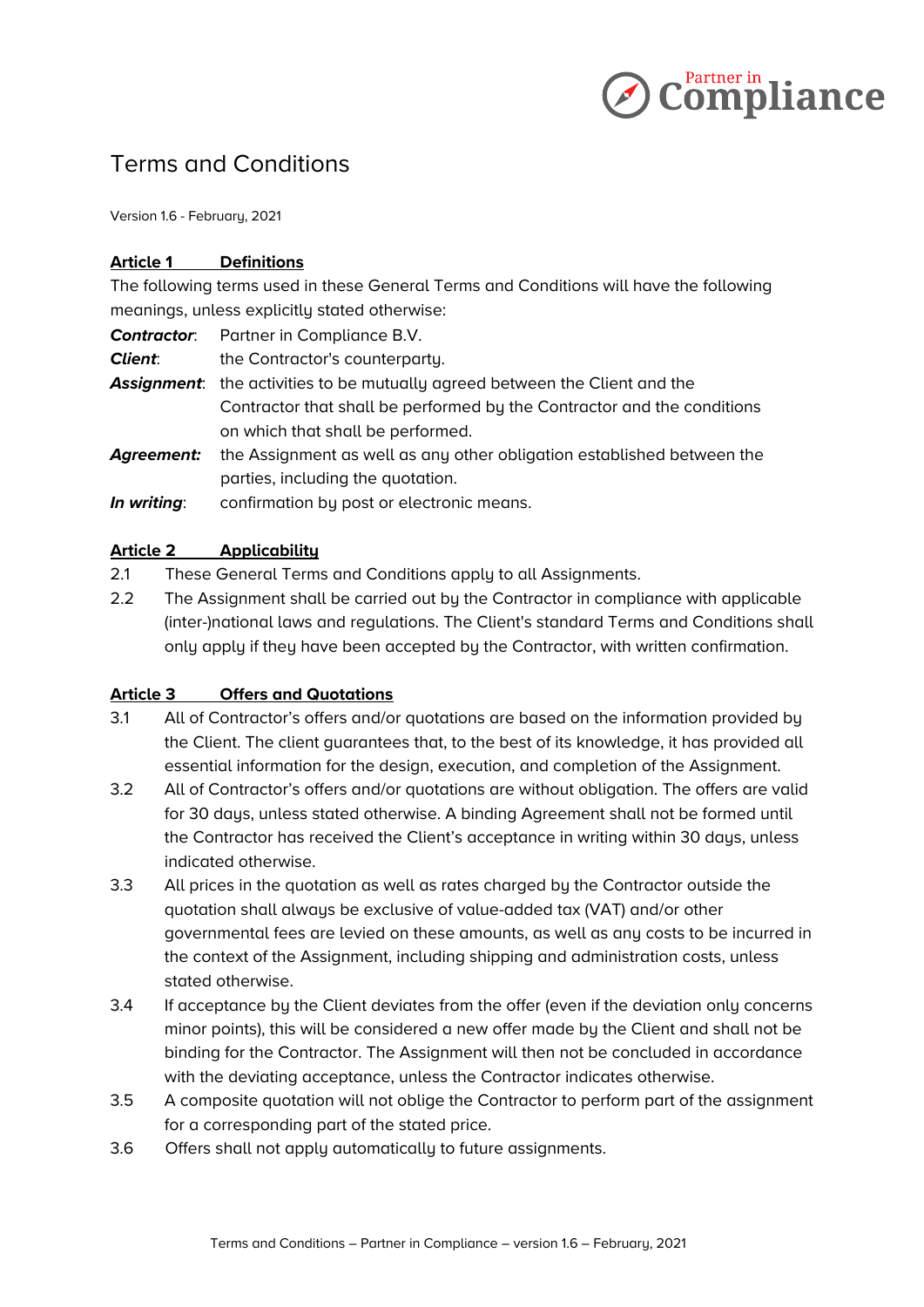

# **Article 4 Conclusion of the agreement**

- 4.1 The agreement is concluded at the time that the confirmation of assignment and/or quotation is signed by the Contractor and the Client and is returned to the Contractor. The assignment confirmation is based on the information provided by the Client to the Contractor at that time. The assignment confirmation is deemed to be a complete and accurate representation of the agreement.
- 4.2 The Assignment is concluded at the time that the written agreement, signed by the Client and the Contractor, in which the Assignment is laid down, has been returned to the Contractor, subject to the provisions of 4.3 below.
- 4.3 If an Assignment signed by the Client has not (yet) been received by the Contractor, and the Contractor has started to carry out the Assignment at the Client's request, the Assignment will be deemed to have been concluded under the applicability of these General Terms and Conditions.
- 4.4 The parties shall be free to prove the formation of the Agreement by other means.

# **Article 5 Information**

- 5.1 The Client is required to provide all information and documents the Contractor believes it requires to perform the granted work correctly, in a timely manner and in the desired form and manner.
- 5.2 The Client shall be solely responsible for the terms of reference and as a consequence for the decisions that are or will be taken as a result of and/or (partly) on the basis of the activities of the Contractor.
- 5.3 The Contractor carries out the Assignment based on information made available to the Contractor in the Assignment context, including conversations between the Contractor and the Client or, at the request of the Client, with third parties. The Client guarantees that the information provided is correct and complete.
- 5.4 The Client agrees that if the Contractor receives information from third parties in the context of the Assignment, it will be assumed, without further verification of that information, that this information is correct and complete unless explicitly deviated from in the assignment confirmation.
- 5.5 The extra costs and damage resulting from the delay in the execution of the Assignment due to non-availability, late or improper provision of the requested information, facilities, and/or employees remain entirely at the Client's expense and risk.
- 5.6 For assignments carried out by the Contractor at the Client's location, the Client will provide office space and electronic means of communication that, in the Contractor's opinion, are necessary or useful to carry out the Assignment and that meet all (legal) requirements.

#### **Article 6 Execution of the Assignment**

6.1 The Contractor will perform the assignment, which should be seen as an obligation to use best endeavours, to the best of its knowledge and ability and in accordance with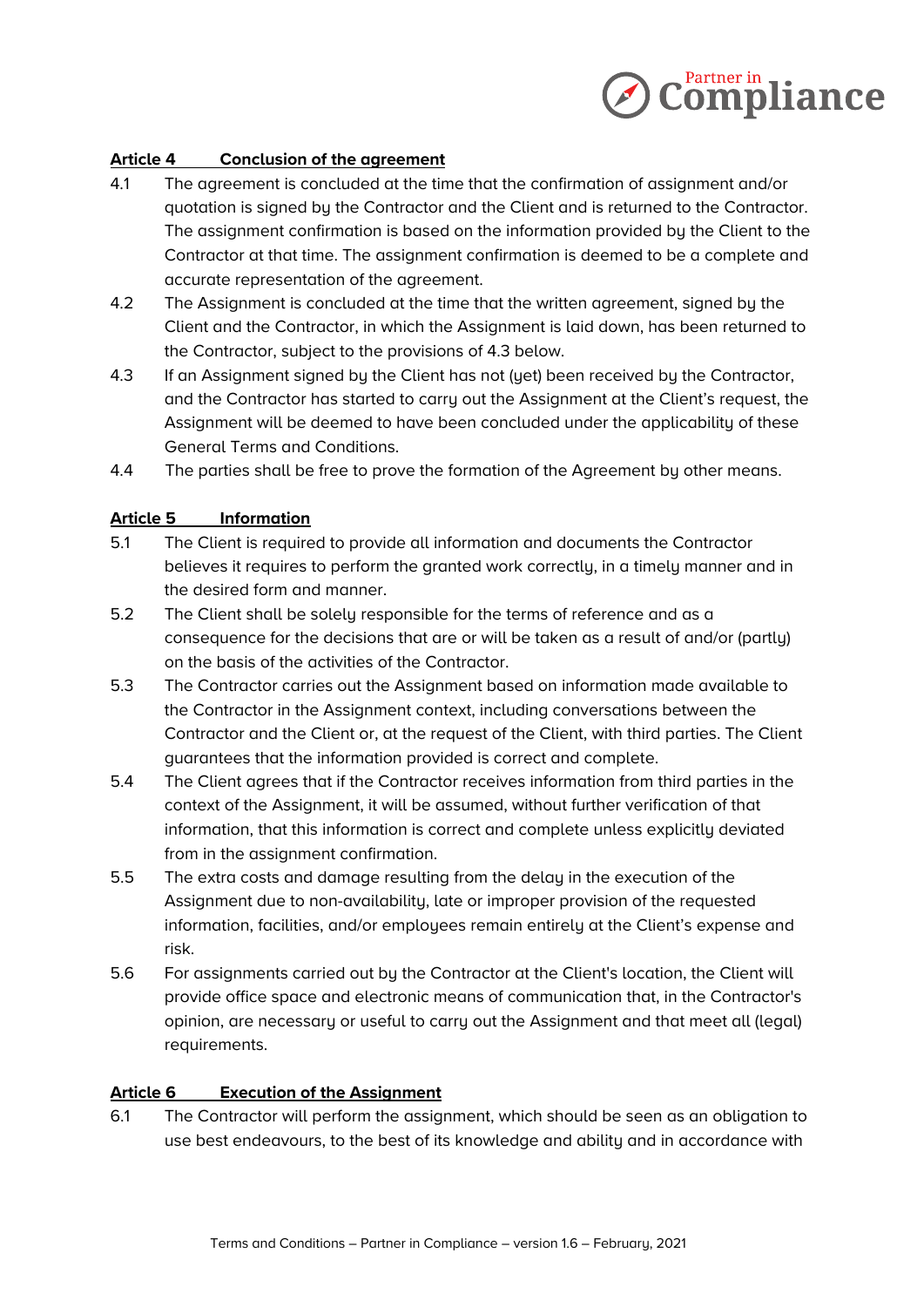

good workmanship. The Contractor does not guarantee the achievement of the intended result; no result obligation is therefore involved.

- 6.2 The Contractor shall determine the manner in which the Assignment will be executed and by whom. In situations in which the Assignment is explicitly intended to be performed by a specific natural person, the applicability of Sections 404 and 407(2) of Book 7 of the Dutch Civil Code is explicitly excluded.
- 6.3 Information provided to the Contractor by the Client shall be returned to the Client at Client's request after completing the Assignment. The Contractor shall keep its own (electronic) working files on the Assignment, containing (copies of) documents relevant to the Contractor, which shall remain the Contractor's property.
- 6.4 The Contractor's administration (including e-mails and digital scans of assignment confirmation, for example) serves as full evidence for the Client, except where the Client provides evidence to the contrary. During the execution of the Assignment, the Contractor shall not be deemed to have access to information originating from any other Assignments that have been or are being performed for the Client.
- 6.5 To the extent necessary for the proper execution of the Assignment, the Contractor shall be entitled to have (parts of) the work carried out by third parties. The Contractor shall do this in consultation with the Client and shall do its utmost to achieve the agreed obligations and quality.
- 6.6 The contractor does not accept any liability for the work carried out by third parties insofar as these themselves have entered into an agreement with the client.
- 6.7 The Contractor may change the composition of its consultants at any time if it believes this is necessary for the performance of the Assignment. This change can only be made after prior consultation with the Client and confirmed in writing by the Contractor.
- 6.8 The Contractor shall not be liable for any loss or damage arising from the fact that it has relied on incorrect and/or incomplete information provided by the Client, unless the inaccuracy or incompleteness of the information should have been known to it.
- 6.9 If it has been agreed that the Assignment will be carried out in phases, the Contractor may suspend the performance of those parts belonging to a subsequent phase until the Client has approved in writing the results of the preceding phase.

# **Article 7 Amendments to the Assignment, additional work**

- 7.1 The Client accepts that the time schedule of the Assignment can be influenced if parties decide in the interim to change the approach, working method or scope of the assignment and the resulting work. If the Client makes interim changes in the performance of the assignment, the Contractor will make the necessary adjustments on the Client's instructions. If this leads to additional work, the Contractor will charge this to the client as an additional Assignment. The Contractor shall be entitled to charge the Client for the additional costs of changing the assignment.
- 7.2 Contrary to paragraph 1, the Contractor shall not charge additional costs if the change or addition to the Assignment results from circumstances that can be attributed to the Contractor.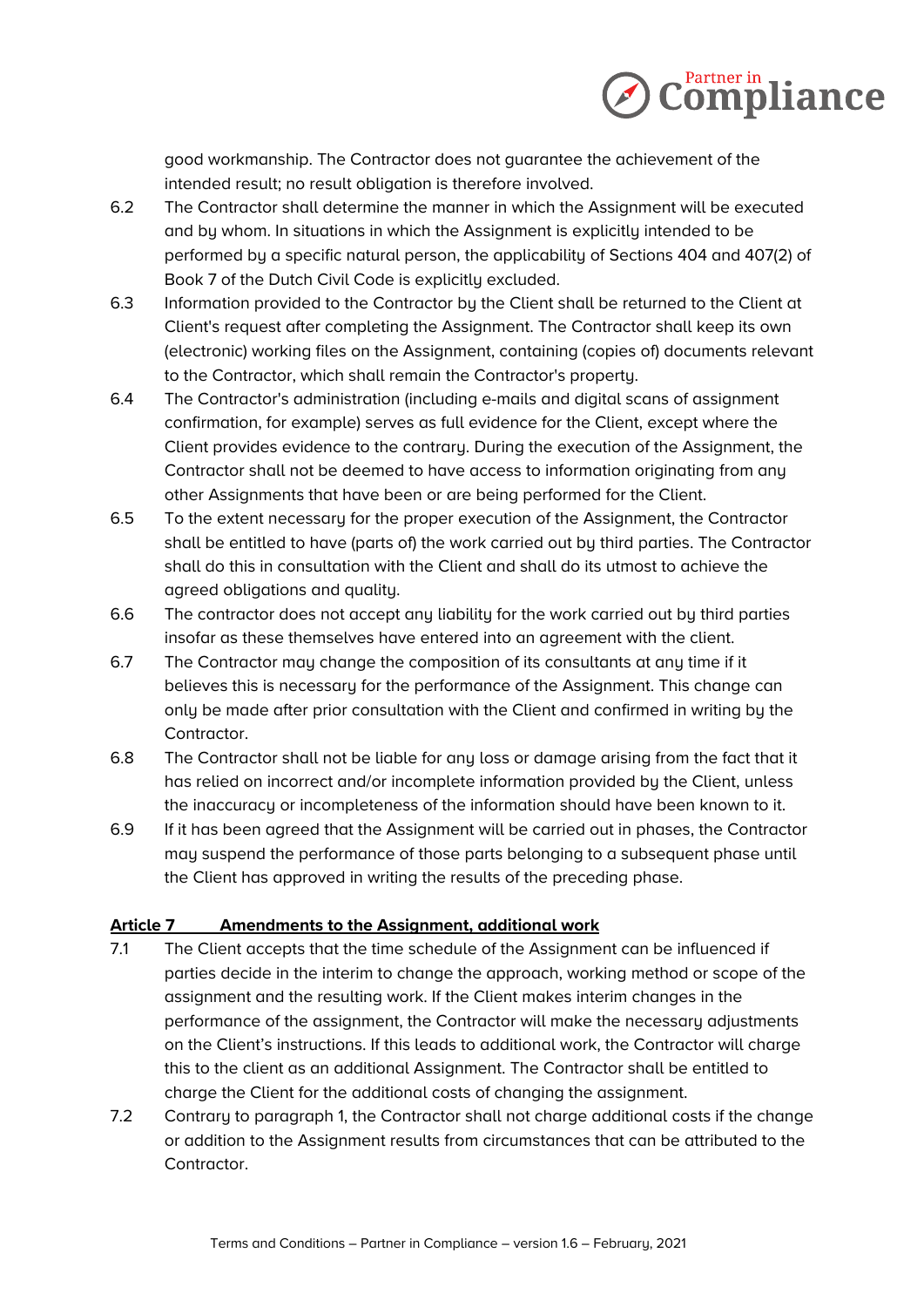

# **Article 8 Duration of contract; execution period**

- 8.1 The Assignment between the Contractor and a Client is entered into for a certain period of time unless otherwise agreed by the nature of the Assignment or parties otherwise expressly and in writing.
- 8.2 If a period has been agreed within the duration of the Assignment for the completion of certain activities, this is never considered an absolute deadline. If the term of execution is exceeded, the Client should notify the Contractor of default in writing.

#### **Article 9 Termination**

- 9.1 Either party has the right to terminate the Assignment at any time unless the parties made other agreements in this regard, with due observance of a reasonable notice period of 3 calendar months for the Client.
- 9.2 Early termination of the Assignment shall be motivated and confirmed in writing.
- 9.3 If the Client decides to terminate the Assignment early, the Contractor shall be entitled to compensation for services already provided due to the early termination of the Assignment, whereby the average monthly invoice up to that point is the starting amount. The preliminary results of the work done to date will therefore be made available to the Client subject to reservation.
- 9.4 If the Assignment is terminated early by the Client, the Contractor will, upon request and in consultation with the Client, arrange for the transfer of work to be done to third parties.
- 9.5 If the transfer of the Contractor's work involves any additional costs, these will be charged to the Client.

#### **Article 10 Rates**

- 10.1 If the parties have not agreed otherwise in writing, the Contractor shall set its rate according to its hourly rate. The contractor shall nevertheless be entitled to adjust this rate without the Client, in that case, being entitled to terminate the Assignment for that reason, if rate-determining factors, such as wages and/or prices, undergo any change on other grounds that could not reasonably have been foreseen when the Assignment was entered into.
- 10.2 The Contractor's rate includes the costs of secretarial work and telephone costs. Travel time will be charged at 50% of the hourly rate. Travel and accommodation expenses are declared in accordance with agreements in the quotation. For all quotations, the Contractor only charges the time actually spent, and in case of imminent exceeding of more than 10% of the quoted amount, the Contractor will invoice after consultation with the Client. Amounts are exclusive of VAT.
- 10.3 All amounts are exclusive of VAT.
- 10.4 In the event of cross-yearly work without prior written notification the Contractor may increase the rate agreed in the offer with effect from 1 January of each calendar year by a maximum of the percentage of inflation in the previous year provided by Statistics Netherlands (CBS).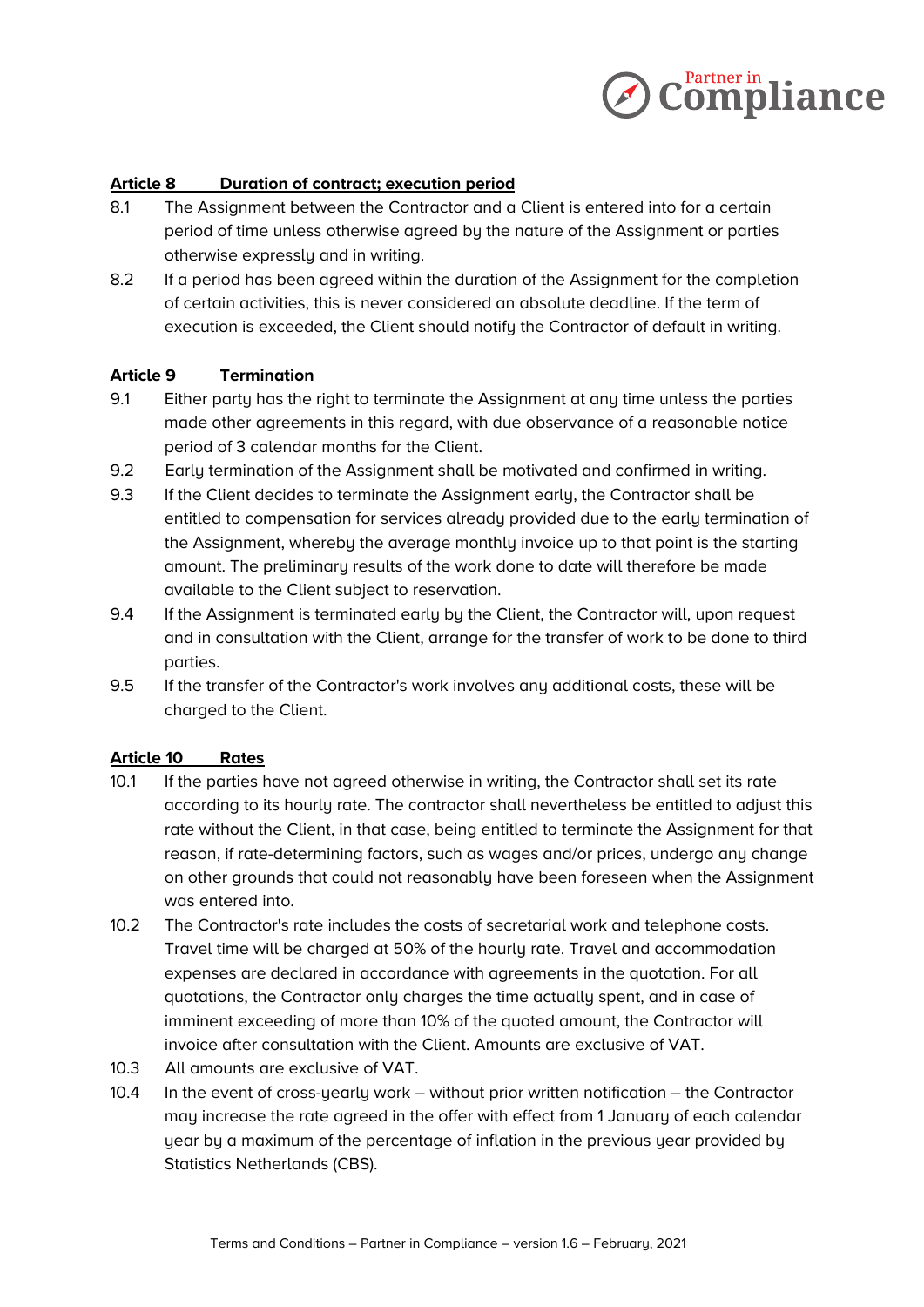

## **Article 11 Fee/payment**

- 11.1 Payment must be made within 14 days of the invoice date unless agreed otherwise by the Client and the Contractor. Complaints about or objections to any amounts charged shall not suspend the Client's obligation to pay.
- 11.2 If the Client fails to pay within the period of 14 days, then the Client is legally in default. The Client then owes the statutory interest under Article 6: 119a of the Dutch Civil Code. Interest on the payable amount will be calculated from the moment the Client is in default until the full payment, whereby part of the month is considered the entire month. The costs of a reminder, demand, and summation due to the Client's default amount to  $\epsilon$  100.00 each time charged to the Client. These costs concern the coverage of the administrative costs for the Contractor.
- 11.3 If payment is not made in more than 30 days (1 month), the Contractor may suspend the assignment's execution until payment has been made by the Client.
- 11.4 In case of liquidation, bankruptcy, seizure or suspension of payment by the Client, the Contractor's claims on the Client are immediately due.
- 11.5 The Contractor has the right to deduct the Client's payments primarily by deducting the costs, then deducting interest accrued, and finally reducing the principal sum and current interest. Without a default, the Contractor may refuse an offer of payment if the Client designates a different allocation order. The Contractor may refuse full repayment of the principal sum when the outstanding and current interest, as well as the costs, have not been met.
- 11.6 All judicial and extrajudicial (collection) costs that the Contractor incurs in connection with Client's failure to comply with its (payment) obligations shall be for the Client's account.
- 11.7 If the Contractor believes that the Client's financial position and/or payment performance justifies such action, the Contractor has the right to demand that the Client immediately furnishes security or additional security in a form to be determined by the Contractor and/or makes an advance payment. If the Client fails to furnish the desired security or make the desired advance payment, the Contractor has the right, without prejudice to its other rights, to immediately suspend any further execution of the Assignment, and all amounts the Client owes the Contractor, for whatever reason, shall become immediately due and payable.
- 11.8 In the event of a jointly commissioned Assignment, all clients are jointly and severally liable for payment of the full fee charged to the Contractor insofar as the services were provided for the clients jointly.

#### **Article 12 Retention of title**

12.1 All delivered goods and services by the Contractor, including any designs, sketches, drawings, movies, software, (electronic) files, or similar submittals, remain the property of the Contractor until the Client has fulfilled all of the following obligations from all agreements concluded with the Contractor.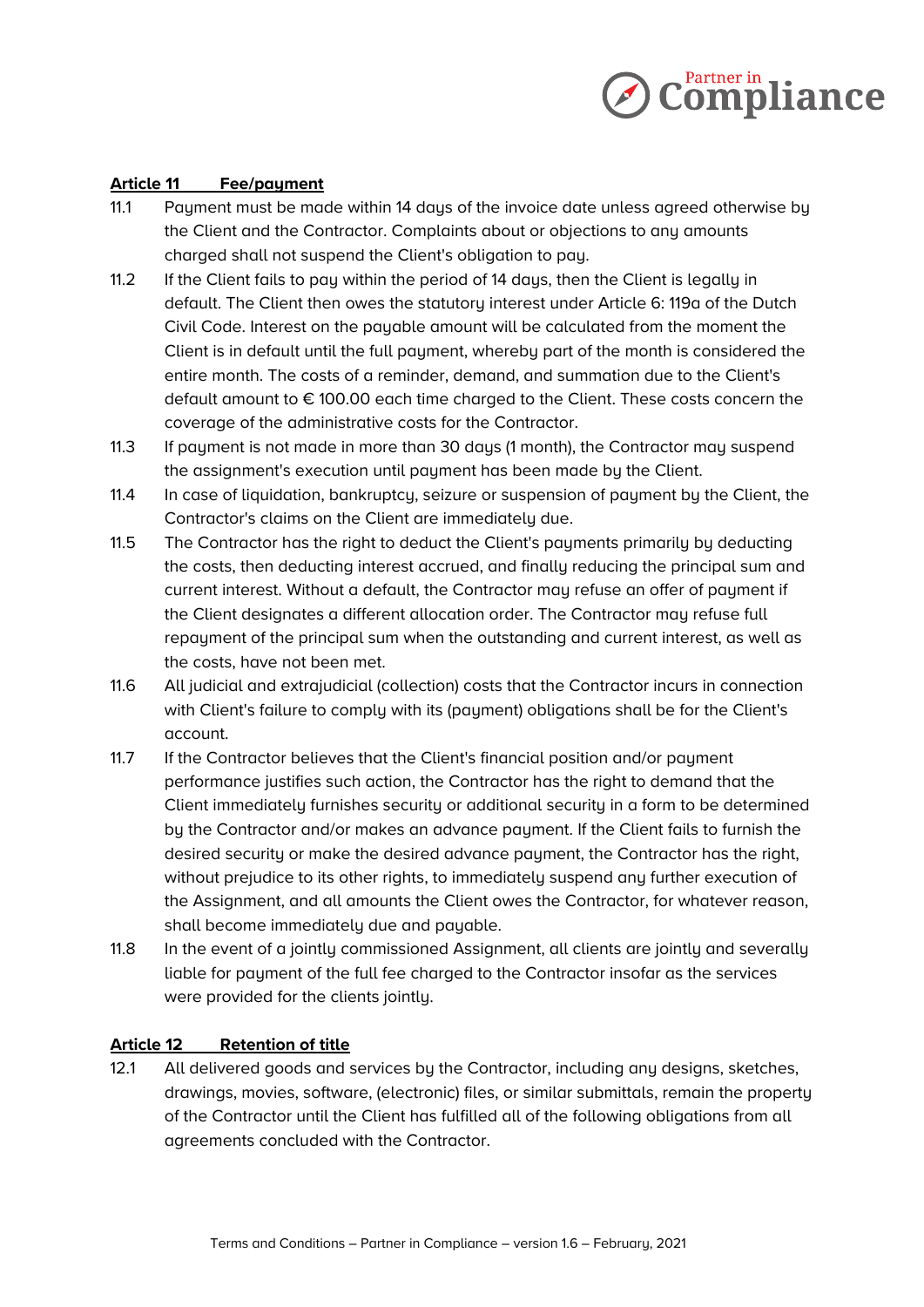

- 12.2 The Client is not entitled to pledge goods received under retention of title or otherwise encumber these.
- 12.3 If third parties seize goods received under retention of title or wish to assert or enforce rights thereon, the Client is obliged to notify the Contractor as quickly as can be reasonably expected.
- 12.4 The Client shall insure the goods delivered under retention of title and keep them insured against fire, explosion, water damage, theft, and disclosing this insurance policy for inspection on the first request.
- 12.5 Goods delivered by the Contractor, which are subject to the retention of title under paragraph 1 of this Article, may only be resold in the ordinary course of business and never used as a means of payment.
- 12.6 If the Contractor wishes to exercise the rights of ownership referred to in this Article, the Client hereby gives unconditional and non-revocable permission now for then, to the Contractor or to third parties designated by the Contractor, to enter all those places where the properties of the Contractor are located and to retrieve the said property.

# **Article 13 Complaints**

- 13.1 The client must notify the Contractor in writing of any complaints no later than three weeks after completing the work in question. The notice of default must contain a description of the shortcoming in as much detail as possible so that the Contractor can respond to it adequately.
- 13.2 If a complaint is justified, the Contractor shall still perform the work as agreed unless this has become demonstrably pointless. The Client must make this known in writing.
- 13.3 If it is no longer possible or useful to perform the agreed work after all, the Contractor will only be liable within the limits of these General Terms and Conditions.

# **Article 14 Publicity**

The Contractor may use Client's name and/or logo and a description of the Assignment for its marketing purposes on its website or for other marketing purposes. The Contractor shall exercise due care in this regard.

# **Article 15 Suspension or dissolution**

- 15.1 The Contractor is authorized to suspend the performance of the obligations or to dissolve the Assignment when:
	- the Client does not or does not fully comply with the obligations of the Assignment;
	- after the conclusion of the Assignment, circumstances become known to the Contractor, which give a good reason for fearing that the Client will not fulfil their obligations. If there is good reason to fear that the Client will only partially or improperly fulfil their obligations, the suspension is only allowed so far as the shortcoming justifies this;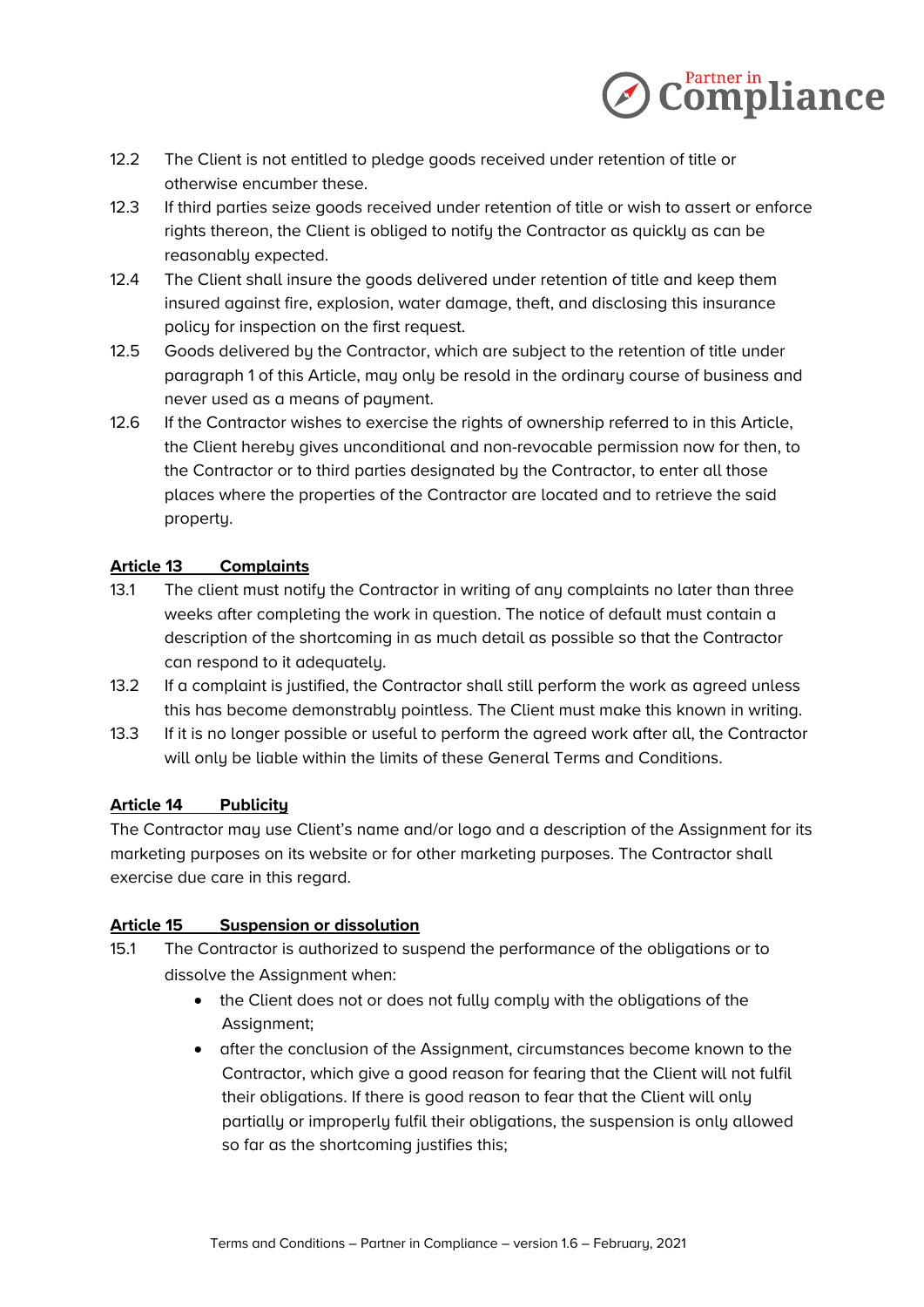

- the Client is requested at the conclusion of the Assignment to provide security for the fulfilment of its obligations under the Assignment, and this security is not provided or inadequate.
- 15.2 Furthermore, the Contractor is authorized to dissolve the Assignment or have it dissolved if circumstances arise of such nature whereby the fulfilment of the Assignment can no longer be met, or by standards of reasonableness and fairness, that fulfilment can no longer be expected, or if circumstances otherwise arise of such nature that unchanged maintenance of the Assignment cannot be reasonably expected.
- 15.3 If the agreement is terminated, then the Contractor's claims to the Client are immediately due. If the Contractor suspends the obligations' fulfilment, it shall retain its rights according to the law and the Assignment.
- 15.4 The Contractor shall always be entitled to claim compensation for any damages.

# **Article 16 Return of goods made available**

- 16.1 If the Contractor has made goods available to the Client for the performing of the Assignment, the Client is obliged to return these within 14 days in their original condition, in their entirety, and free of defects, upon Contractor's written request. If the Client fails to fulfil this obligation, all resulting costs will be charged to the Client.
- 16.2 If, for any reason whatsoever, after written demand, the Client remains in default with regard to the obligation mentioned under 1., the Contractor is entitled to recover any resulting damage and costs, including recovery and replacement costs, from the Client.

#### **Article 17 Liability**

- 17.1 For accepted Assignments, the Contractor has a best-efforts obligation. The Contractor can never be held liable for results not achieved. If the Contractor should be liable, this liability shall be limited to shortcomings in the Assignment performance resulting from negligence and incompetence in giving advice and carrying out Assignments.
- 17.2 If the contractor is liable for direct damage, this liability shall be limited to a maximum of the amount of the invoice and in any case to the amount of the payment to be made by the Contractor's insurer as the occasion arises.
- 17.3 Contrary to the provisions specified in 2. of this Article, in an Assignment with a duration longer than six months, the liability is limited to the fee due for the last six months.
- 17.4 If the Client discovers a defect, error, or shortcoming in the Assignment's performance, it must notify the Contractor in writing and within three months of the date of the completion of the Assignment.
- 17.5 Insofar as the relevant liability insurance of the Contractor does not provide cover, in the event of proven liability of the Contractor, the liability will be limited to EUR 50,000.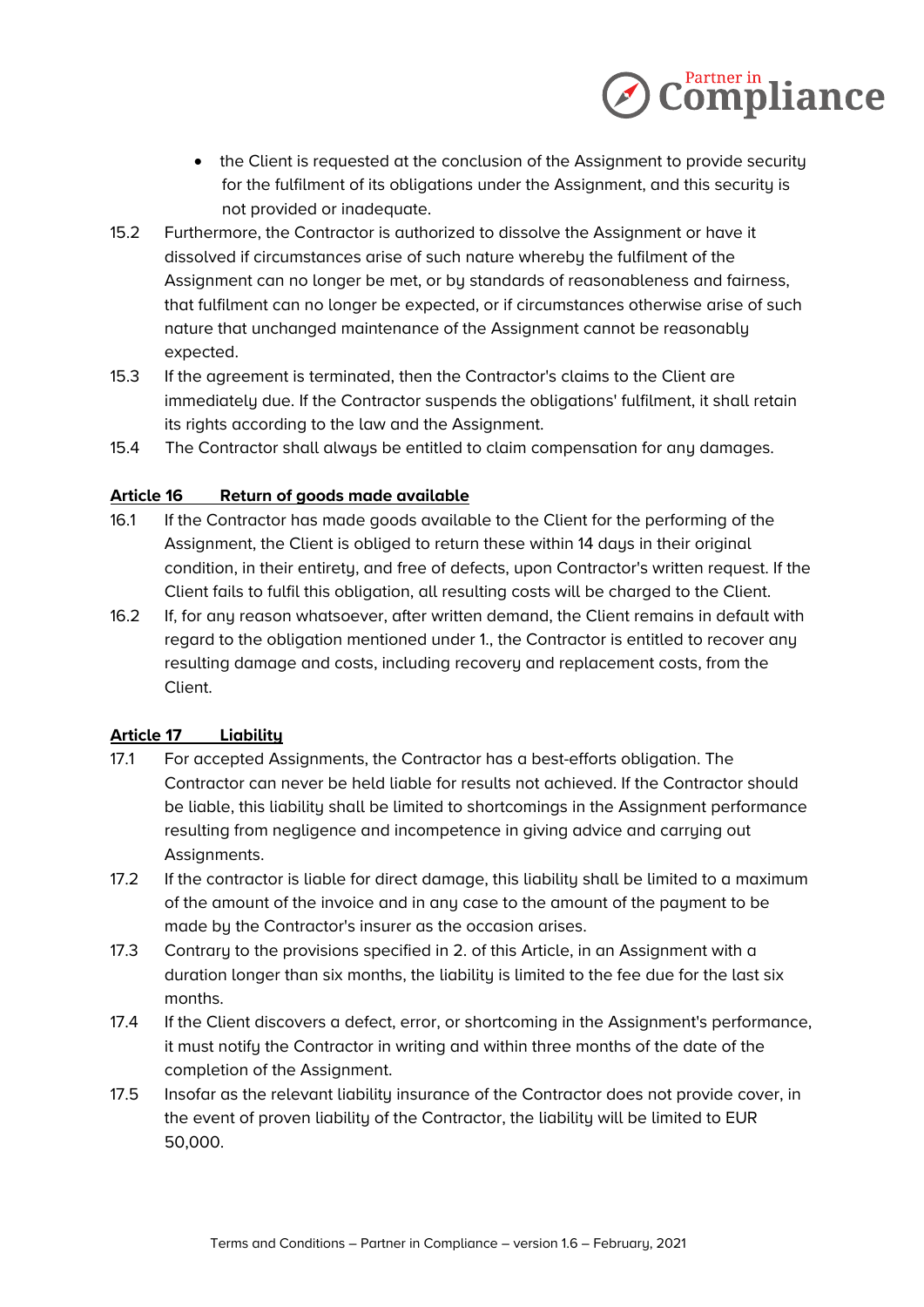

- 17.6 If the Assignment is carried out for more than one (legal) entity/person, the limitation of liability with respect to the Assignment shall apply to all these (legal) entities/persons jointly. In the event of liability, it is up to this group of (legal) entities/persons to share the maximum amount of damages awarded among themselves.
- 17.7 The Client shall indemnify the Contractor and hold us harmless against any claims by third parties that may arise as a result of any failure on Client's part to comply or to comply properly with any obligation arising from the Assignment and/or these General Terms and Conditions, unless the Client demonstrates that the losses do not relate to imputable acts or omissions on Client's part, or were caused by an intentional act or wilful recklessness on the Contractor's part. This indemnification shall also apply in respect of any shareholders, directors of shareholders, managing directors or employees of the Contractor or third parties, including other PiC firms, whom the Contractor engaged for the performance of the Assignment, who shall accordingly be able to invoke this indemnification directly.
- 17.8 The Client shall exercise any rights of action or recourse exclusively against the Contractor and not against its shareholders, directors of its shareholders, managing directors, or employees engaged by the Contractor.
- 17.9 We shall not be held liable for any consequential, indirect, commercial, or punitive damage and/or loss of profit.
- 17.10 The Client's rights of action and other powers of whatever nature with respect to the Contractor arising from the Assignment in any way, shall lapse after one year from the date on which the damage or loss for which the Contractor is held liable first manifested itself and in any event after five years from the date on which the event causing the damage or loss occurred.

# **Article 18 Indemnity**

- 18.1 The Client indemnifies the Contractor against third party claims relating to intellectual property rights on materials or data provided by the Client, used in the performing of the agreement.
- 18.2 If the Client provides the Contractor with information carriers, electronic files or software, and similar, it shall ensure that the information carriers, electronic files, or software are free from viruses and defects.

#### **Article 19 Risk transfer**

The risk of loss of or damage to the items which are the subject of the Assignment shall pass to the Client at the moment at which they are legally and/or in fact delivered to the Client and thereby come into the control of the Client or any third party nominated by the Client.

#### **Article 20 Force majeure/unforeseen circumstances**

20.1 Parties are not required to comply with any obligations if they are hindered due to circumstances that are not due to negligence and not under the law, a legal act, or in generally accepted standards attributable to them.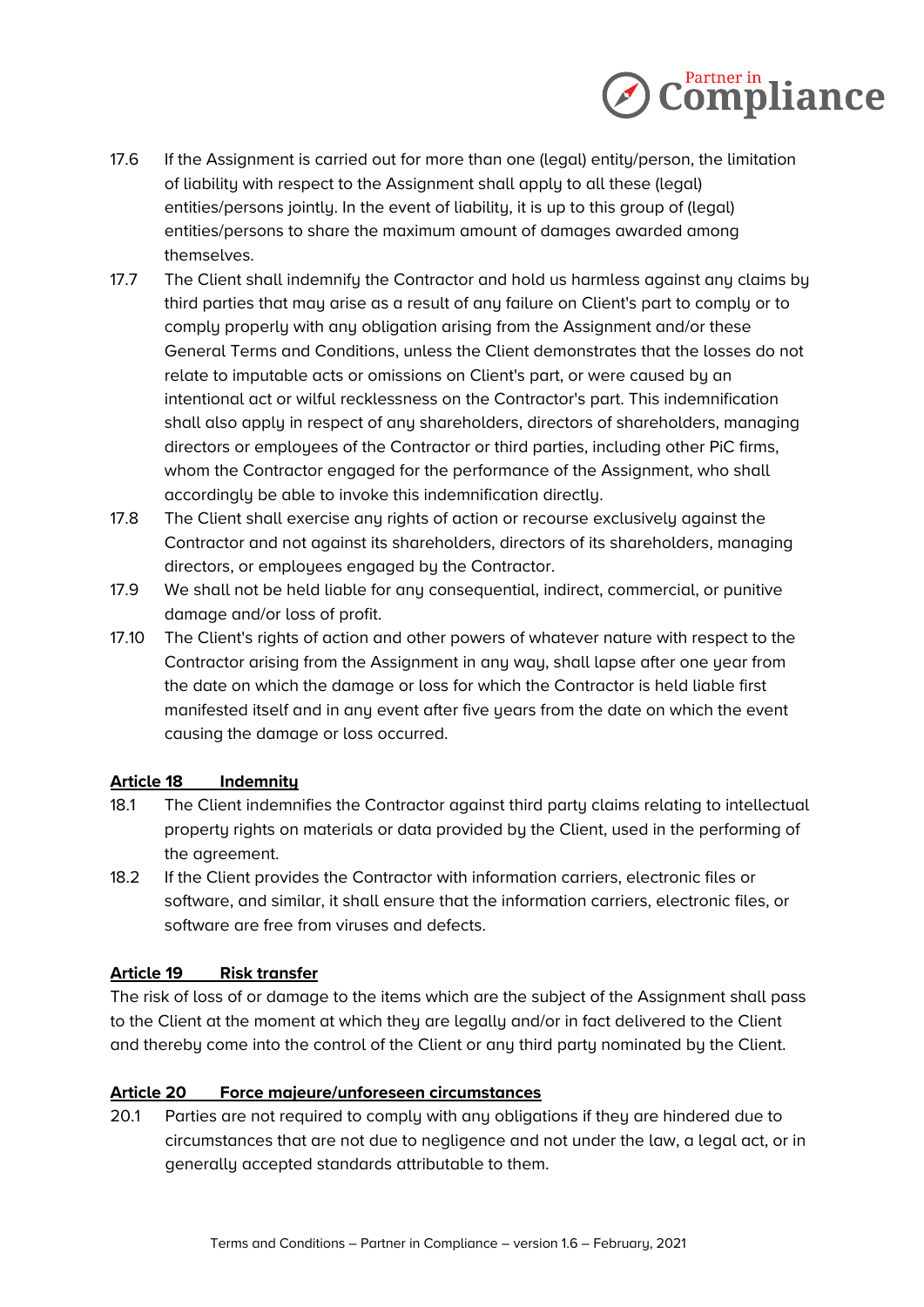

- 20.2 Force majeure is understood in these Terms and Conditions in addition to what is dealt with in law and jurisprudence, as all external causes, foreseen or unforeseen, such as pandemics and extreme weather conditions, upon which the Contractor has no influence but which prevent the Contractor from fulfilling its obligations. This includes strikes within the Contractor's company, including illness and/or incapacity for work.
- 20.3 The Contractor also has the right to invoke force majeure when the circumstance preventing (further) fulfilment occurs after the Contractor should have fulfilled its obligations.
- 20.4 The parties may suspend their obligations under the Assignment for the duration of the force majeure. If this period lasts longer than two months, each party is entitled to dissolve the Assignment without obligation to pay compensation to the other party.
- 20.5 In so far as the Contractor at the time of the commencement of force majeure has partially fulfilled its obligations under the Assignment or shall fulfil these, and the part fulfilled or to be fulfilled, is of independent value, the Contractor is entitled to separately invoice the respective part fulfilled or respective part to be fulfilled. The Client is required to comply with this invoice as if it were a separate Assignment.
- 20.6 In the event of unforeseen circumstances, including, but not limited to, pandemics and extreme weather conditions, that hinder the timely and/or correct execution of the Assignment, the parties shall seek appropriate solutions in mutual consultation. Amendments to the Assignment concluded between the parties can only be made in writing and with mutual approval.

# **Article 21 Confidentiality**

- 21.1 Both parties are obliged observe confidentiality with regard to all confidential information that they have obtained from each other or from another source in connection with the Assignment. All information disclosed is deemed to be confidential if the other party has indicated this or if this arises from the nature of the information.
- 21.2 If the Contractor is obliged on the basis of a statutory provision or a court decision to provide the confidential information to a third party designated by law or competent court or designated third party and the Contractor cannot invoke a right of nondisclosure, the Contractor is not obliged to pay any compensation or damages and does not give the Client any grounds for dissolution of the Agreement.

# **Article 22 Copyright / Intellectual property**

- 22.1 Without prejudice to the other provisions in these General Terms and Conditions, the Contractor reserves all rights and powers to which Contractor is entitled, inasmuch as these arise from the law (Dutch Copyright Act).
- 22.2 Models, methodologies, working methods, and tools developed and/or applied by the Client for the execution of the assignment are and remain the property of the Contractor. Publication or any other forms of disclosure thereof is only possible after obtaining written permission from the Contractor.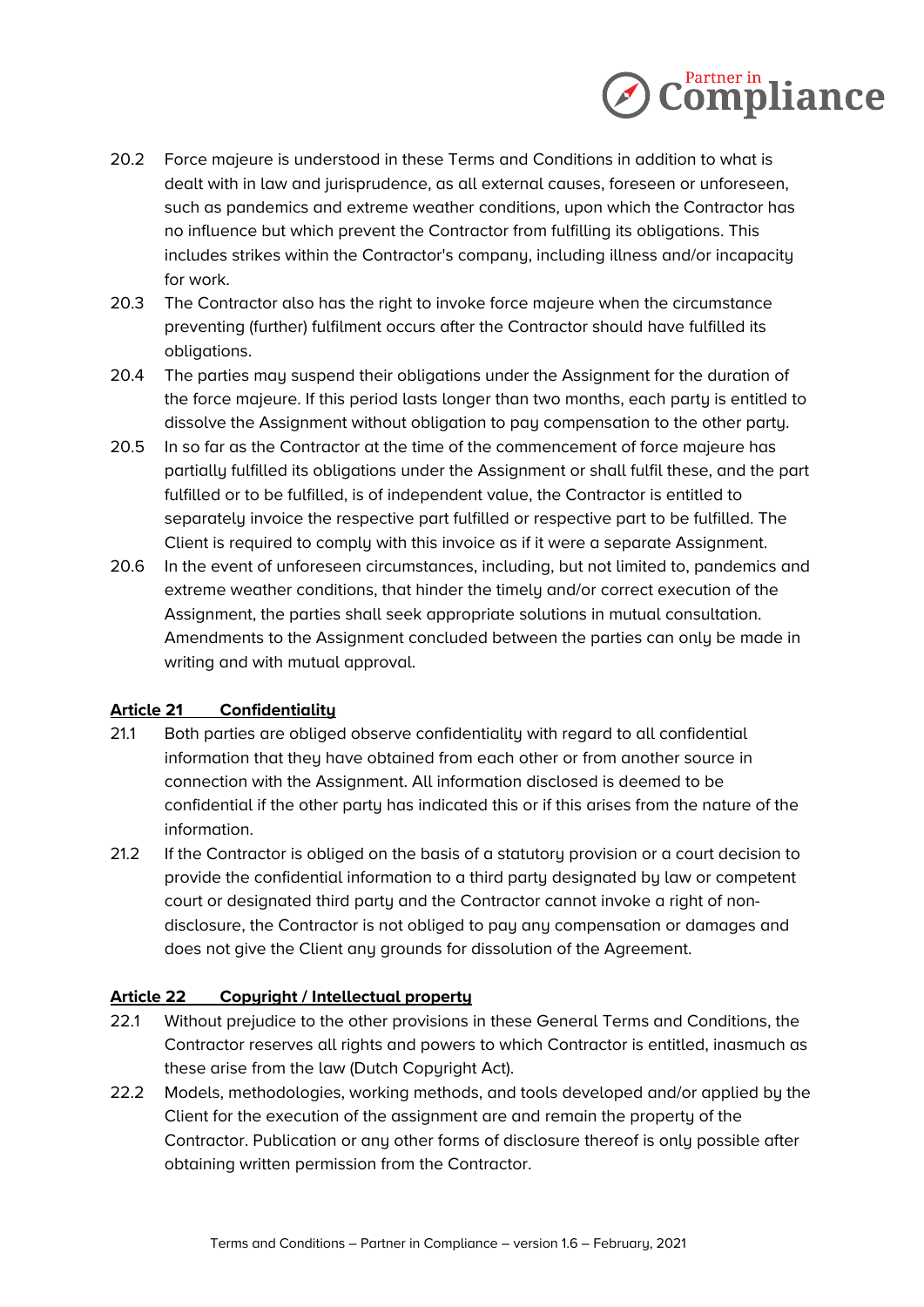

- 22.3 All documents provided by the Contractor, including reports, advice, assignments, designs, sketches, drawings, software, and other intellectual products of the Contractor, all in the broadest sense, for the benefit of the Client, can be reproduced by the Client for use in its own organization. The Client is expressly forbidden to publish any documents provided by the Contractor without the Contractor's prior consent or made known to third parties unless the nature of the documents provided dictates otherwise.
- 22.4 The Contractor reserves the right to use the knowledge gained through the execution of the Assignment for other purposes, insofar as no confidential information is disclosed to third parties.

# **Article 23 Changes**

These General Terms and Conditions are published on the website of the Contractor. The latest version or the version that applied at the time of the Assignment conclusion is always applicable.

## **Article 24 Contract takeover**

The Client shall not be permitted to assign the Assignment (or any obligation laid down in it) to third parties unless the Contractor gives its express written consent. The Contractor shall be entitled to attach conditions to this consent, which shall not be withheld on unreasonable grounds. In any case, the Client undertakes to impose on the third party all relevant (payment) obligations laid down in the Assignment and these General Terms and Conditions. In addition to the third party, the Client shall continue to be jointly and severally liable for the obligations laid down in the Assignment and these General Terms and Conditions.

#### **Article 25 Electronic communication**

- 25.1 Parties can communicate with each other via electronic means of communication. The parties recognize that the use of electronic means of communication entails risks such as, but not limited to, distortion, delay, interception, manipulation, and viruses.
- 25.2 Parties are not liable towards another for damage incurred to the other due to the use of electronic means of communication. This also applies to the Contractor's use of electronic means of communication, regardless of their form, in contacts with third parties. Parties shall do or refrain from doing everything that may reasonably be expected of each of them to prevent the occurrence of the aforementioned risks.

#### **Article 26 Conversion**

If and insofar as any provision of the Assignment cannot be invoked on the grounds of reasonableness and fairness or its unreasonably onerous nature, the relevant provision shall be given a corresponding meaning in terms of contents and tenor to the extent possible, in such manner that it can be invoked.

#### **Article 27 Expiry**